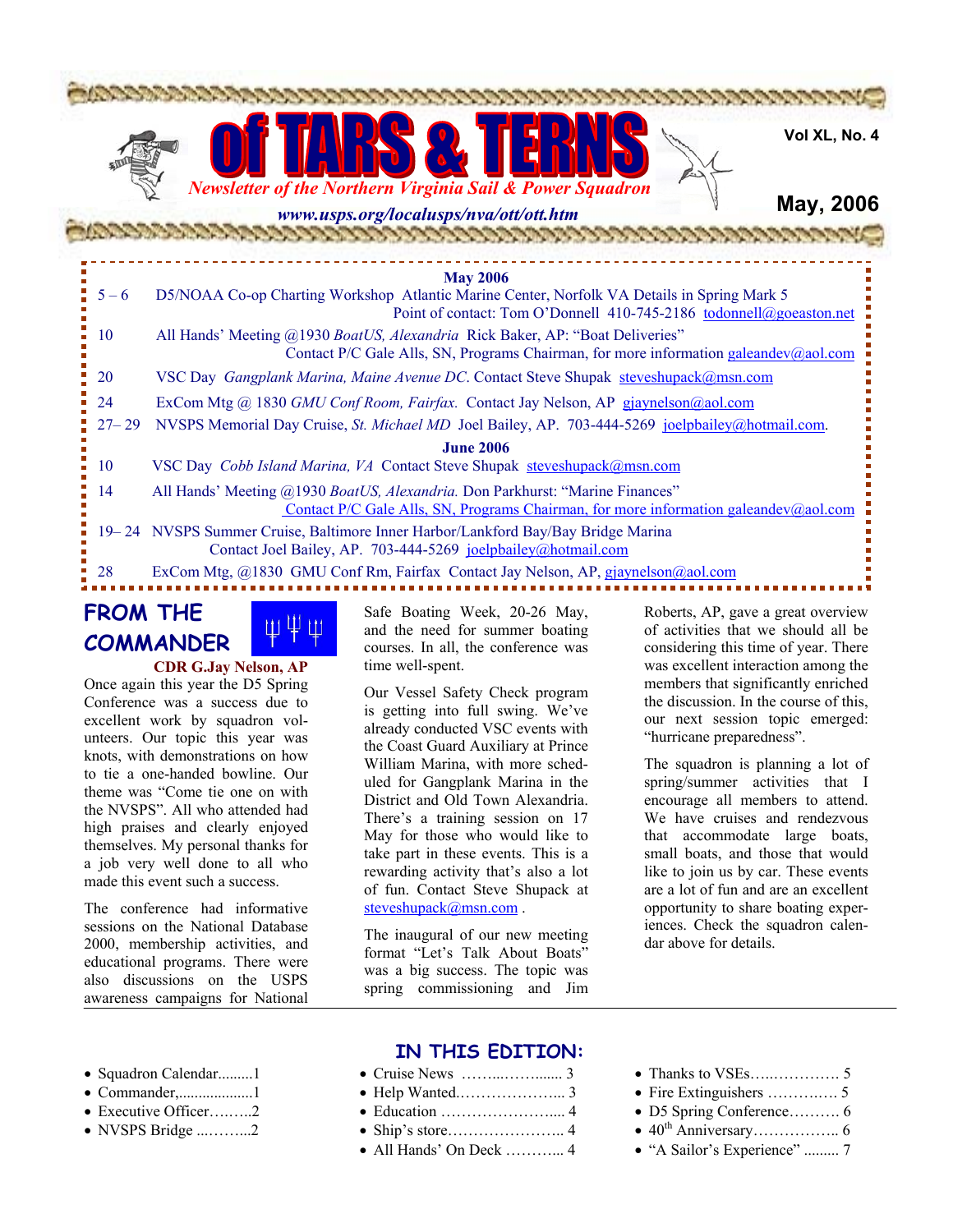



Cdr G. Jay Nelson, AP 703-437-0064 gjaynelson@aol.com

**COMMANDER** 

**EXECUTIVE OFFICER**  Lt/C George Degnon, AP 703-448-8766 george@degnon.org



Lt/C William Blanding, P 703-569-3648 smodim@comcast.net **ASST:** 1lt Wm Hammett, AP

703-256-3276

**ADMIN OFFICER** 



**ASST:**1/Lt D. Spevacek, AP **TREASURER** Lt/C Jeffrey D. Hester, S 540- 667-4949

**ASST:**1/Lt VACANT

**EDUCATION OFFICER**  Lt/C Brian Middleton, AP

briancmiddleton@msn.com



**SECRETARY**  Lt/C Clara Blanding, P 703-566-7058 claralee@comcast.net **ASST:**1/Lt C. Sheffield, AP

**MEMBERSHIP CHAIR**  VACANT

#### **AT LARGE**

| Lt Jean P. Durgin, AP     | 703-560-9106 |
|---------------------------|--------------|
| Lt Joseph P. Jarocki      | 703-733-0695 |
| D/Lt Walter D. Lazear, AP | 703-620-1821 |
| P/C John A. Shivik, AP    | 703-273-3351 |
| Lt Francis Williamson, S  | 703-440-9074 |

#### *of Tars & Terns* **EDITOR**

Lt Pete Soballe, AP 202-337-0960 psoballe@yahoo.com

#### **DISTRIBUTION**

Lt Manette Lazear, AP D/Lt Walter D. Lazear, AP 703-620-1821

# **"EXECUTIVE PRIVILEGE"**

# ЩΨ

### **Executive Officer: Lt/C George Degnon, AP**

We had three terrific, productive weekends in April at Prince William Marina with our Vessel Safety Check program helping a long list of boaters. This is such a fun and gratifying activity: meeting fellow boaters, talking about their boats and experiences, while checking their safety. Mark your calendars now for a special VSC orientation and training session on Wednesday evening 17 May. All are encouraged to meet our VSC team and take advantage of this opportunity. Our program is highly regarded within D5 and nationally. We're working now to expand it even further, so I would exhort you to participate, learn, and have fun so we can meet the growing requests throughout Northern Virginia and on the Chesapeake. Our VSC team will work with the USCG Auxiliary from 20 May – 9 July in a series of events with dealers, marinas and yacht clubs that will be widely publicized.

Contact Steve Shupack, VSC Chair, at steveshupack@msn.com for location and more about our training session on 17 May. There are a series of checks scheduled for several Occoquan River marinas, Alexandria City Dock, Old Dominion Boat Club, and Potomac River sites, which provide plenty of opportunity to get hands-on experience with fellow NVSPS examiners who will mentor new examiners. We hope to welcome you aboard and make our VSC program the best in the Mid Atlantic.

Ed Phillips is cooking up some fun with Co-op Charting. Check him out on page 5 and join us for fun for the whole family. If we get enough participation, we could even expand this to the Northern Potomac.

Those with teenagers at home should give Tom Ballew, S (703-352-9719) a call if you want to provide them some fantastic boating experiences with the Sea Scouts. Tom's program is one of the tops in the nation, and they have a terrific set of plans for the summer. Character building and military academy appointments are no small fringe benefits either!

Thanks to P/C John Shivik, AP, for his work as Public Relations Chair. John has a full plate right now, so to help, give him a call (703 273-3351).

How else can one explain the D5 Conference without using the words "educational" and "fun filled"? Exactly what over 3 dozen NVSPS members experienced in Ocean City last month. Check them out on page 6. This was only my second time attending, but it's a fantastic experience meeting some terrific folks in a relaxed environment of fun, frivolity, and fellowship--and if "libation" began with an "f", I would've added it to the alliteration! Next year, as winter loosens its icy grip, plan a weekend away. Ocean City's long beaches, quiet during the off season, are a great place for walks and talks, and just appreciating the quiet and sounds of nature. Inside the hotel some really creative people provide lots of fun concocting and delivering memorable experiences relating to boating. Tying knots and tying one on were experienced by all so inclined. Plan on attending next spring, you'll become a repeat attendee too!

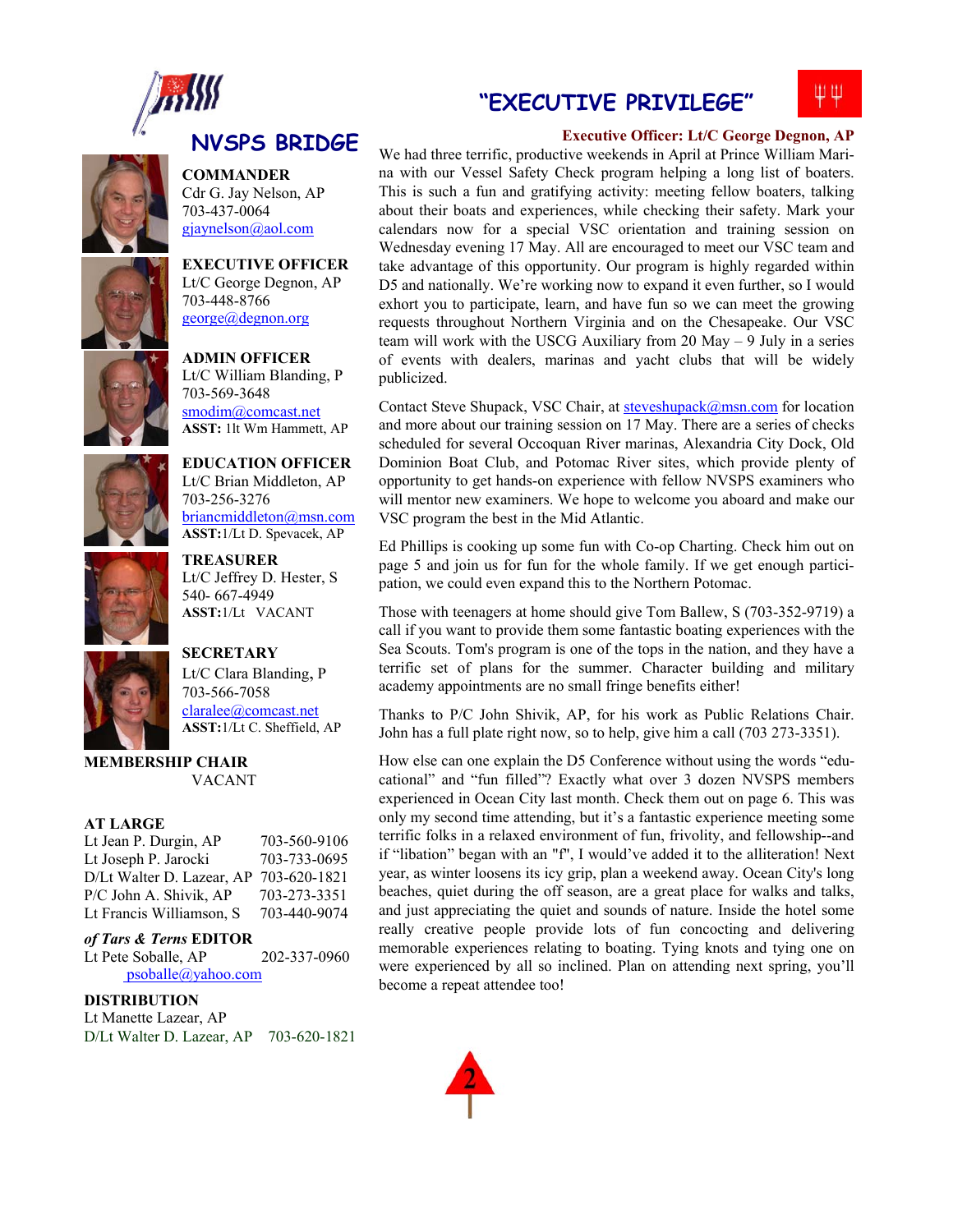# **Sign-Up Now for The Summer Cruise ! Joel Bailey, AP**

joelpbailey@hotmail.com 703-444-5169

The annual summer cruise is scheduled for Mon, 19 June through Sat, 24 June. Destinations and dates are:

Inner Harbor East Marina, Baltimore MD Mon & Tue, 19 & 20 June

Lankford Bay Marina, Lankford Creek Wed & Thu, 21 & 22 June

Bay Bridge Marina, Kent Island MD Fri & Sat , 23 & 24 June

Everyone heads home on Sunday, 25 June.

**Note: as in previous years, I need to collect slip deposits in advance**. **I must have your slip reservation form with a check for all deposits plus the activity fee (\$30) by 10 May or you're on your own for making slip reservations.** 

Please complete the attached form and forward to me with a check for the slip deposit and the activity fee of \$30 by 10 May. Inner Harbor East deposit is \$30. The other marinas will allow me to guarantee the slips with my credit card. The activity fee covers the cruise booze and party favors. Your deposit will be credited to your slip rental fees.

**Please make your decision about the summer cruise early!** I must forward the list to the marinas and release excess reservations by 10 May,. It may be challenging to get a slip reservation after that date.

Note that all of these cruise locations are accessible by land. Please feel free to join us by car. Contact me if you have any questions.



3

# **Summer Cruise Reservation Form**

| I  | Captain's                                                                                            |  |  |
|----|------------------------------------------------------------------------------------------------------|--|--|
| I  | Name                                                                                                 |  |  |
|    | E-mail                                                                                               |  |  |
|    | Address                                                                                              |  |  |
| II | Boat                                                                                                 |  |  |
|    | Name                                                                                                 |  |  |
| I  |                                                                                                      |  |  |
| II | Boat Make,                                                                                           |  |  |
|    | Model                                                                                                |  |  |
| II | <b>LOA</b>                                                                                           |  |  |
| II | Draft                                                                                                |  |  |
|    | Beam                                                                                                 |  |  |
| II |                                                                                                      |  |  |
| II | Electrical: connections, amps each                                                                   |  |  |
| II | Check which days you plan to attend:                                                                 |  |  |
| II | 19 June, Mon Inner Harbor East Marina                                                                |  |  |
| II | Baltimore MD (\$15 deposit required)                                                                 |  |  |
|    | 20 June, Tue Inner Harbor East Marina                                                                |  |  |
| II | Baltimore MD (\$15 deposit required)                                                                 |  |  |
| II | 21 June, Wed, Lankford Bay Marina*                                                                   |  |  |
| II | 22 June, Thu Lankford Bay Marina*                                                                    |  |  |
| II | 23 June, Fri Bay Bridge Marina                                                                       |  |  |
| II | Kent Island MD <sup>*</sup>                                                                          |  |  |
|    | 24 June, Sat Bay Bridge Marina                                                                       |  |  |
| II | Kent Island MD*                                                                                      |  |  |
| II | ∗<br>These reservations will be secured with my credit                                               |  |  |
|    | card, so if you need to cancel, please let me know                                                   |  |  |
| II | as soon as you know. Otherwise, my cousin                                                            |  |  |
|    | "Bruiser", who's scheduled to be paroled in early                                                    |  |  |
|    | June, will want to discuss any late fees                                                             |  |  |
| II | Forward this form by 10 May with deposits and                                                        |  |  |
| II | activity fee of \$30 to                                                                              |  |  |
| II |                                                                                                      |  |  |
|    | Joel Bailey, 20817 Waterbeach Place,<br><b>Sterling VA 20165</b>                                     |  |  |
| II |                                                                                                      |  |  |
| II | If you plan to attend all nights, enclose a check for \$60                                           |  |  |
|    | (\$30 for Inner Harbor plus \$30 activity fee). Your                                                 |  |  |
| II | deposit will be credited to your slip rental fees.<br>Cruisers must make their own slip reservations |  |  |
| II | after 10 May.                                                                                        |  |  |
|    | Questions?                                                                                           |  |  |
| II |                                                                                                      |  |  |
|    | 703-444-5169<br>$joelpbailey(a)hotmail.com$ .                                                        |  |  |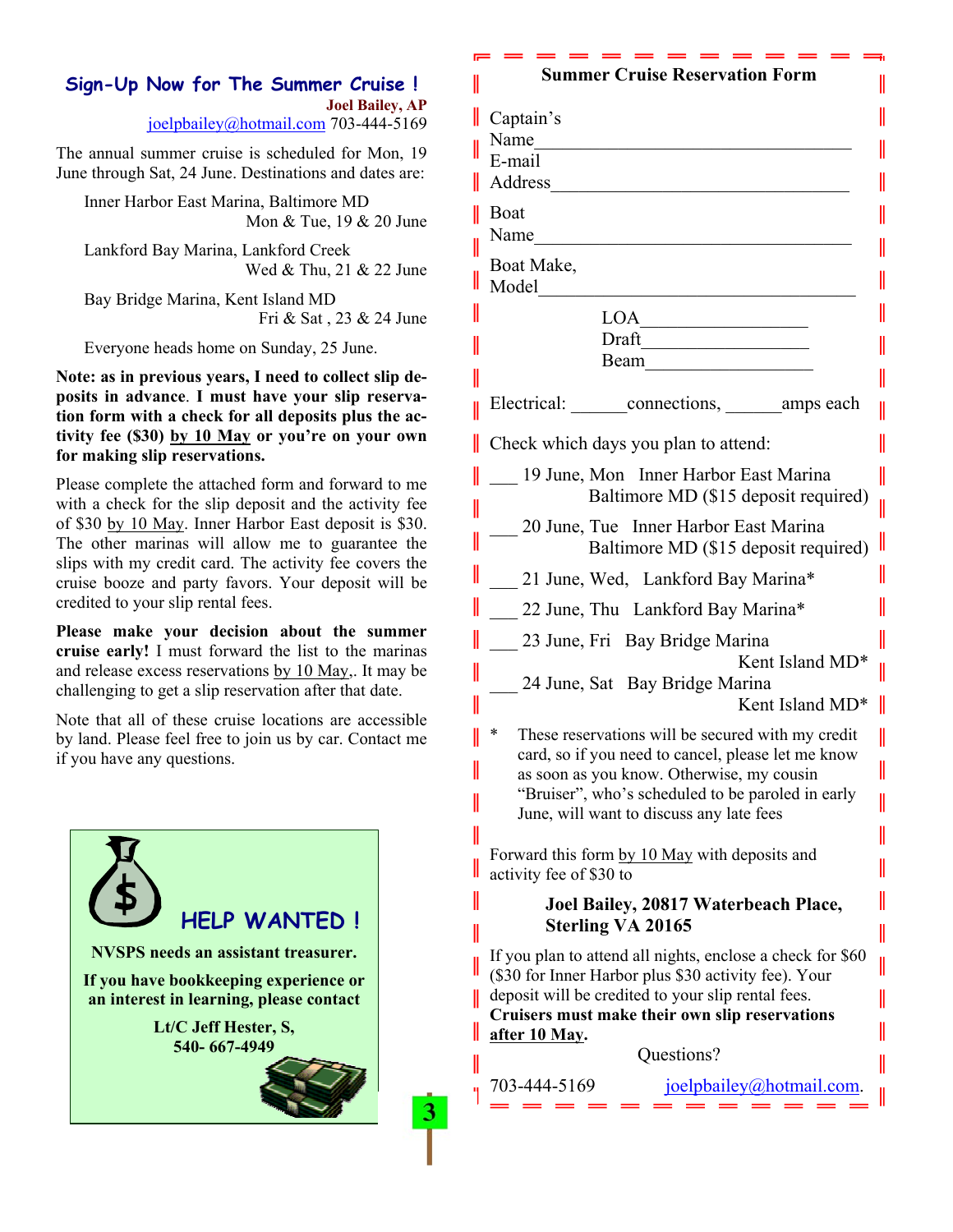#### **Education Officer's Report Lt/C Brian Middleton, AP**

**703-256-3276** briancmiddleton@msn.com

D/Lt/C Robert Palmer, SN, the new District 5 Education Officer, presented some new initiatives at the D5 Spring Conference. Most exciting for me was the idea of conducting classes over the internet. The most likely first attempt would be Junior Navigation. I'll keep you posted as this great idea is developed.

We were briefed on a huge challenge to D5: the requirement by New Jersey that all boaters pass a proctored boating safety examination by 2009. As currently written, this legislation will also apply to transient boaters in NJ waters. Because it will require over 200,000 boaters to be given a safety examination, the legislation may be delayed for up to two years to allow organizations such as the USPS and the USCG Auxiliary to gear up. This requirement may spread to other states and Virginia's trend of relaxing the requirement for proctored boating safety tests could well be reversed.

There is still time to sign up for our first summer course. Rick Baker, AP, will be teaching Seamanship beginning 06 June. Please contact Rick as soon as possible as the deadline to sign up is 16 May.

| Location:    | George Mason University               |
|--------------|---------------------------------------|
| Address:     | 4031 University Drive                 |
|              | 1 <sup>st</sup> Floor Conference Room |
|              | Fairfax, VA 22030                     |
| Time:        | Tuesdays 7:30pm-9:30 pm               |
|              | The classroom will be open at 7       |
|              | pm for knot practice and one-         |
|              | on-one consultation                   |
| Dates:       | 06 June 06 to 29 August 06            |
| Costs:       | \$87                                  |
| Instructor   | Rick Baker AP                         |
| Contact:     | rickbaker2006@verizon.net             |
|              | Phone: 703.318.5899                   |
| Register By: | 16 May 06                             |
|              |                                       |



**703-642-0818 or** cjhouck\_nm@yahoo.com

# **Captain's Corner**

The speaker at our 14 June All Hands' Meeting will be Don Parkhurst, Senior Vice President, SunTrust Marine Lending Division. Don has over 26 years of marine lending experience and he's the President of the National Marine Bankers Association.

The chances of running aground when navigating the shoals of finance are high, and mistakes can be costly to your wallet. So here's a little test.

- 1. A boat may qualify as a second home and the loan interest payments are tax deductible.
	- A. True
	- B. False
- 2. The maximum number of years a boat can be financed for is 10 years.
	- A. True
	- B. False
- 3. Your credit rating does not affect the interest you pay on a boat because your loan is secured by your boat.
	- A. True
	- B. False

*answers on page 5* 

#### **10 May 2005 All Hands . . . On Deck!**

# **"LOST NO MORE"**

NVSPS member and USPS Certified Instructor Rick Baker, AP, our Seamanship Instructor, will present a travelogue from his November 2005 sailing-catamaran delivery from Venezuela to Grenada at 1930 in the BoatUS Conference Room. It begins as he escapes from the famous "Lost World" of Venezuela. Apparently the gods did not want Rick and his crew to leave! Rick details the trials and tribulations of delivering boats off-shore from foreign ports and how they clawed their way to Grenada. Afterward Rick will be happy to answer questions and make observations about full-time cruising in the Caribbean, boat deliveries, and his "Lost World" tour to Angel Falls.

Contact P/C Gale Alls, SN, Programs Chairman, for more information galeandev@aol.com

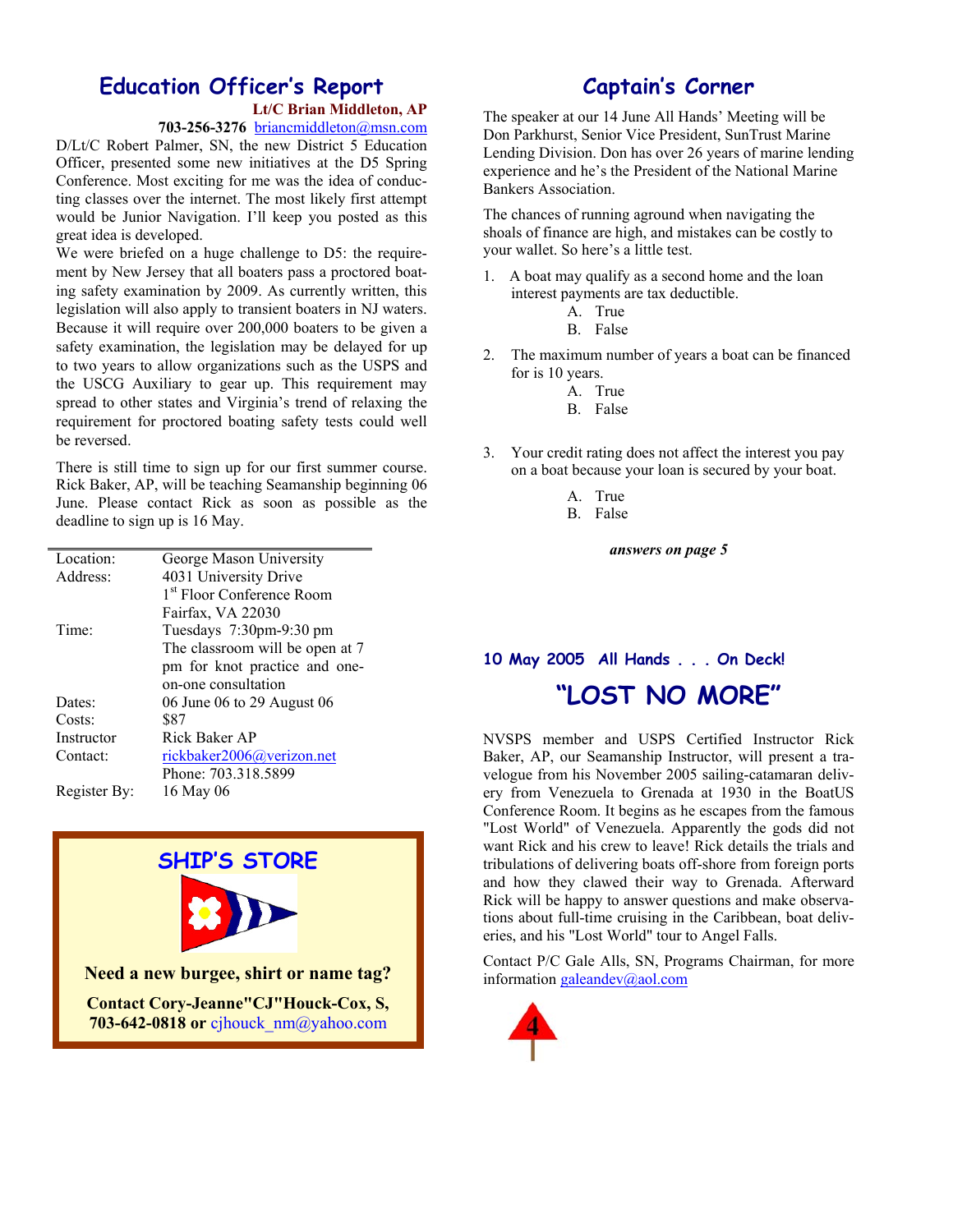# **Co-Op Charting**

#### **Ed Phillips, AP, CoCh Committee Chair potter339@earthlink.net**

The Squadron would like to do some different things in Cooperative Charting (CoCh) this season. There's much more to CoCh than the geodetic marker recovery outings we've talked about in the past. CoCh is "Adopting-A-Chart," or portion of one, and committing as a squadron to keep it up to date, depth surveys, current surveys, marina surveys, and, of course, Geodetic Marker recoveries. Check the national perspective http://www.usps.org/national/coch/

We'd like to start off with a depth survey; and we're still looking for a candidate location. Perhaps the channel and surrounding waters at your marina haven't been surveyed recently. Let me know what you would consider a worthy location and I'll get the planning underway. There are many possibilities on the Chesapeake and Potomac; but we need to identify one that will be most beneficial to the boating community. Contact me with your ideas and suggestions.

The D/5 CoCh Workshop is 5-6 May at the NOAA Atlantic Marine Center in Norfolk, VA. Look for the details on page 7 of the spring edition of the Mark5 and on the D5 website.

# **Safety: I Found a Bad One!**

**Robin Roberts, AP robin@mvadventures.com** 

As a Vessel Examiner, I try to practice what I preach in terms of making my boat safe and insuring that my safety equipment is up to the task. Today's topic is fire extinguishers.

I check all the extinguishers on my boat at least monthly, sometimes more often. I make the checks when I dust –



taking each extinguisher out of its bracket to give it a good shake and a quick inspection. This week, I found that one of my extinguishers was bad!

Many of us carry the dry powder, chemical type of extinguishers aboard our boats. Wave action can compact the very fine powder inside these ext-

inguishers, rendering them ineffective. The solution is simple: periodically shake your dry powder extinguishers, holding them upside down and giving the bottom a smack or two to loosen things up. Tilt the extinguisher back and forth slowly and gently so you can feel/hear the powder flow back and forth. If you hear or feel the "thunk" of compacted powder, even after repeated shaking, the extinguisher is bad.

A dry powder extinguisher needs three things to operate properly:

- 1. Free-flowing powder (detectable by the shake-andtilt method described above)
- 2. A clear nozzle (check to be sure an insect hasn't made a nest in there)
- 3. Propellant to discharge the powder when you squeeze the extinguisher's lever – the gauge should read in the "green"

Hopelessly compacted dry chemical powder or a gauge that shows "empty" (propellant) means the extinguisher needs to be replaced. The bad extinguisher on my boat had freeflowing powder, but the gauge read "empty". I took it to the marina dumpster to test-fire it (it was going in the trash regardless), and sure enough, nothing happened when I squeezed the handle. It was a sobering experience.

Be sure to use extinguishers that are CG approved (the approval number will be printed on the label); that's required by Federal law. You can never have too many extinguishers aboard your boat, and bigger is better! So consider adding some extinguishers the next time you stop by your local marine store.

Safe Boating !

# **Thanks to Vessel Examiners**

17 Apr 2006

Thank you all so very much for your participation in VSC days at Prince William Marina over the last three weekends. It's a real pleasure to work with such dedicated and well qualified professionals as all of you. The boaters certainly appreciate it and, I assure you, so does the Board of the PWYC.

I'm particularly gratified by the warm cooperation between the Coast Guard Auxiliary and the NVSPS. Let's all keep up this excellent work.

I will keep you updated re: VSC days at Gangplank Marina on April 30, Alexandria City Dock on May 20 and (a new one) at Cobb Island on June 10, 2006.

Best regards,

**SO-VE Division 14, 5th District South, USCG Auxiliary Safety Chair, Prince William Yacht Club**

# **Captain's Corner Answers**

- **1.** True. Cruise-equipped boats qualify.
- **2.** False. 20 30 yr mortgages are common
- **3.** False. Of course your rating influences the risk to your lender

**Jay Wenzel**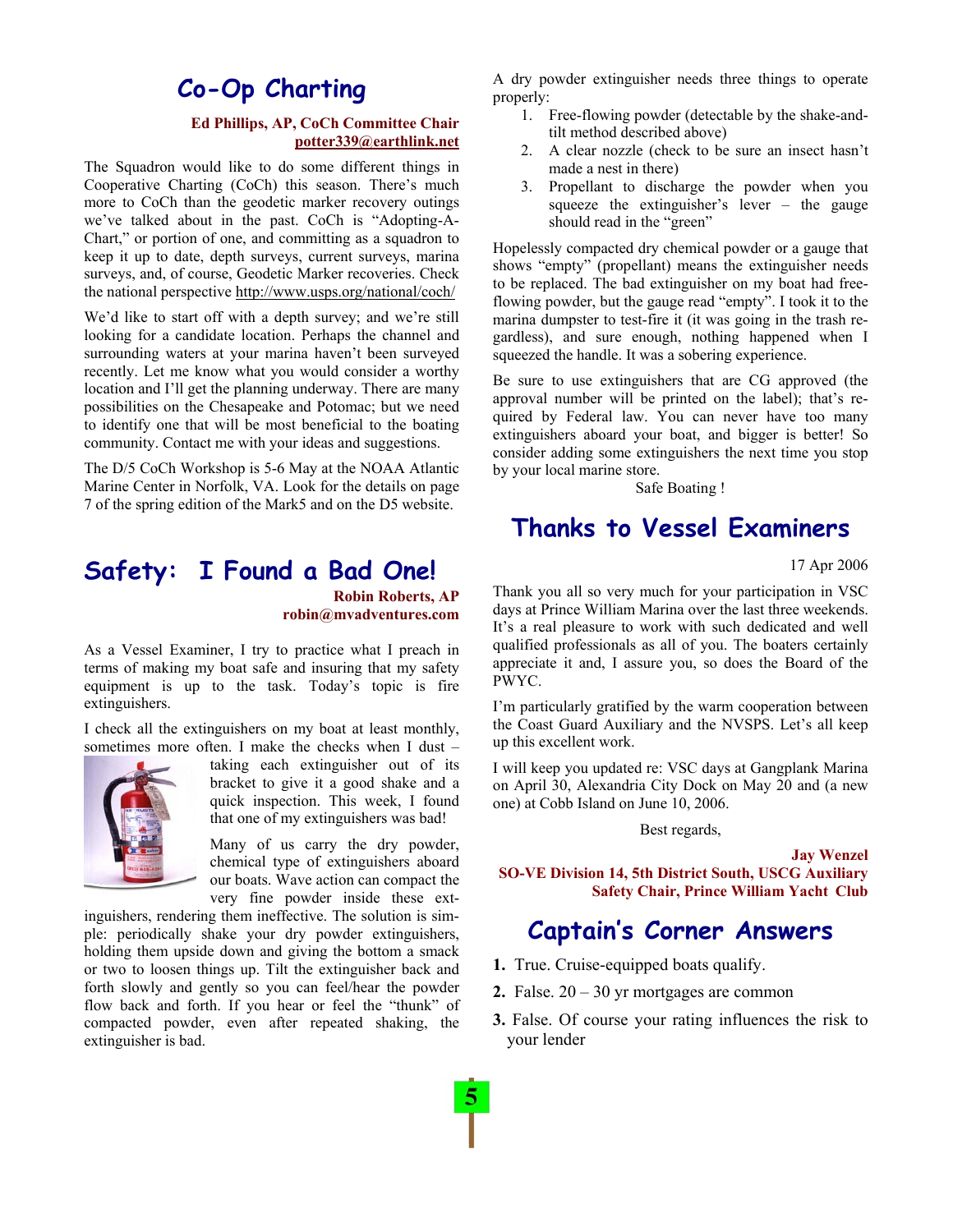# **NVSPS at D5 Spring Conference**

**30 Mar – 02 Apr 2006, Ocean City MD**. The NVSPS was well represented at this year's Spring Conference. About 30 of our members joined the other 38 D5 squadrons. They all had a great time and learned a lot about current district and national issues.



*Outgoing District Commander Dick Nitschke, SN, welcomes the new bridge* 



*Jean Durgin, AP, spearheaded a dynamic crew of NVSPS volunteers to provide a world-class seamanship demonstration . . . and some pretty gnarly refreshments!* 



## **40th ANNIVERSARY**

May 14,  $2007$  will mark the 40<sup>th</sup> anniversary of the NVSPS charter. A few members met on April 19 to form a  $40<sup>th</sup>$  Anniversary Committee and brainstorm ways to celebrate the occasion. If you would like to participate in this effort, e-





mail P/C Dick Durgin, JN at ridurgin@aol.com.

QuickTime™ and a<br>TIFF (LZW) decompressor<br>are needed to see this picture.

*P/C David Drummond, SN, representing national USPS, discusses new opportunities for D5* 



*The NVSPS hospitality suite featured boaters' knots. It was widely acclaimed by all who attended. At least 300 members visited us on Saturday night.* 

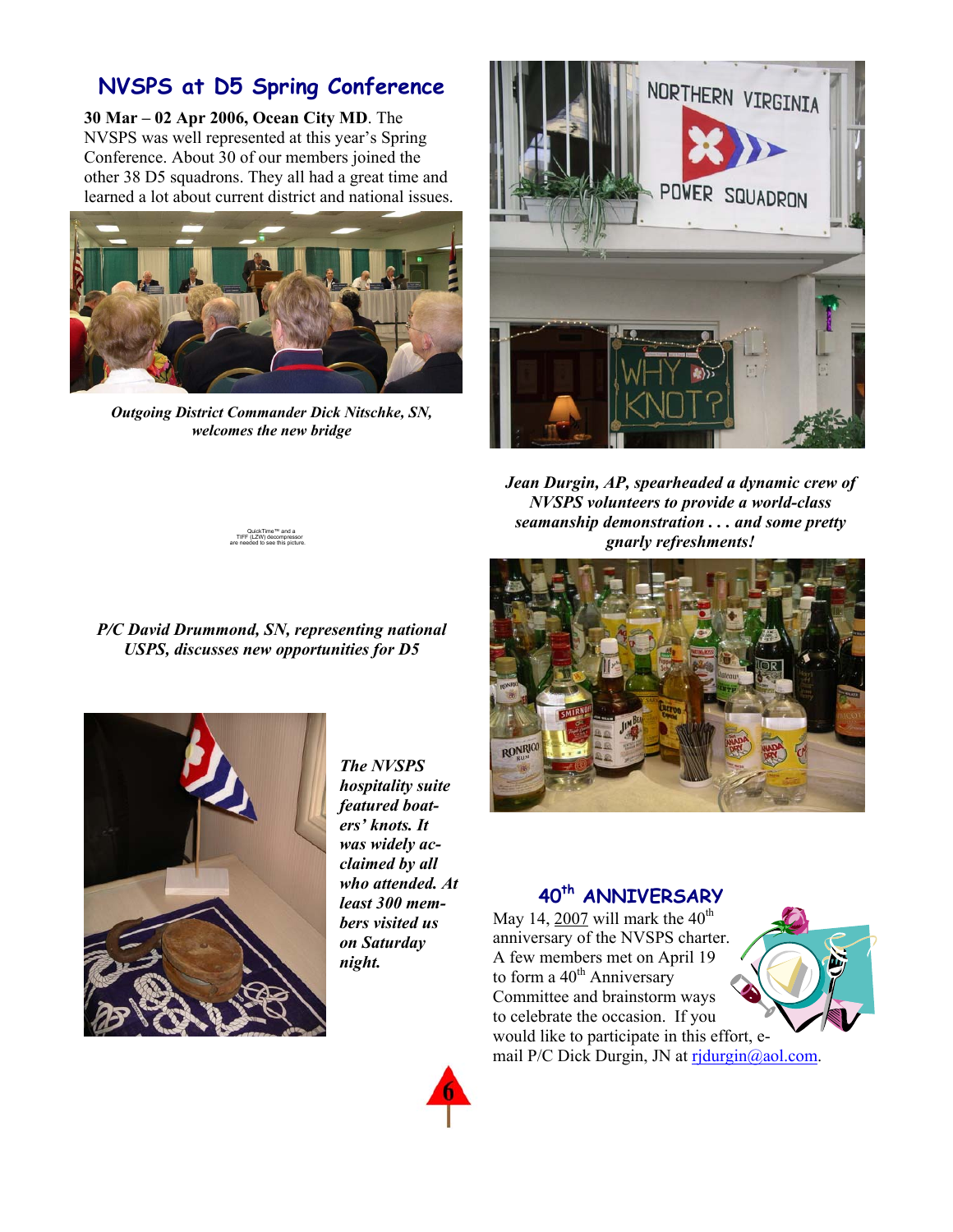# **A Sailor's Experience**  *"BETELGEUSE"*

I'm now retired, parents passed on; and I'm ready for the big, blue, deep water. I bought a 1965 yawl, Hinckley Pilot 35. It needed repair, mostly brightwork. The name, "Betelgeuse", came from my lecture "What A Star Is," in which I compared a 16' orange disk, simulating the star Betelgeuse, to a yellow ping-pong ball, the sun. A week on Betelgeuse next to the Hinckley dock, while final repairs were made, let me become acquainted with my new boat. My son David O. arrived with his buddies from high school. Joe is a top-notch diesel mechanic specializing in German cars; we were sailing with a 50 hp marine Volkswagen diesel. Dave W. is also a top-notch diesel mechanic, but more into heavy equipment, a college graduate, short, stocky, bald, who looked a bit like Kojak; he had a good sense of humor and was a willing hand. Ed, a construction worker, great on the sails. And Ed's older brother Chip, a ComAir pilot, very good with navigation. What more could I ask for?



After a sumptuous lobster dinner we set sail out of South West Harbor. The forecast called for fog the next day. It was a pitch black night. We no sooner got to the "SP" gong than fog began to creep in on its little feet. I went below for a short nap. Soon I heard sounds of confusion on deck and then foot steps down the ladder. "Charles, we need you on deck; the batteries went dead and we can't see the compass." On deck there was Joe holding a flashlight over the compass, Dave W. at the wheel, and the rest exploring the batteries and cables. Quickly I removed the flashlight from above the compass to eliminate magnetic disturbance. Luckily we'd just passed our marker, but were drifting near the South Bunker Ledge. With the loss of electricity, the Loran was out; we didn't know our position. I saw a flashing green "1" on the chart. We listened and heard the gong. Direction of a sound can be deceptive in fog, so we ghosted along until a positive identification was made. With the bright spotlight we could read that it was G "1". We knew exactly where we were. This was an eerie feeling: in the dark, in cold swirling water, the sound

of the gong shrouded by fog. We set a course to easily clear Little and Great Duck Islands to the east and Great Gott and Long Islands to the west. I went below feeling good about locating our position and the course we'd set. As I was drifting into a sound sleep, I heard, "It was the cable! It came loose.We have power."

The Sun was up when I heard another call for me on deck. We were pitching heavily over 12-foot rollers; the crew wanted to change course. I took the wheel and tacked to starboard. No good. We would roll too much and might capsize. I had to go back on the original tack, slicing through the waves at an angle. Chip and I looked at conditions. The waves were out of the south, but the wind was from the southeast. Ah ha! The waves were from a distant storm and had time to organize into big rollers, but the wind had veered. There was no other course we could set, so we rode it out. By afternoon a check on the Loran indicated we had been fixed in the same position for many hours. We were clawing off a lee shore, but without much clawing!

Passage through Cape Cod Canal was fun, but not as fun as sailing full tilt on a starboard tack down Narragansett Sound, doing over 7 knots. The port rail was under water most of the time. Betelgeuse is a tender boat; easy to heal, difficult to capsize. She goes faster when her waterline increases; with a 5' overhang this means her 25' goes to almost 35' (Hull speed in knots =  $1.34$  X  $\sqrt{6}$  water line; 25'  $WL = 6.75K$ , 35'  $WL = 7.99K$ ). We were using the same Narragansett Bay and Block Island charts you remember from the Piloting and Advanced Piloting courses.

Out came the fishing gear as we headed down Long Island Sound toward New York City. The eastern sound is full of bluefish at that time of year, and we caught our share. Sometimes even now, while fishing, I remember Dave W. lying on the lee side beside the lazarette, shaving with cold salt water! We pulled in at  $17<sup>th</sup>$  St. Dock to let Chip and Ed off, as they needed to get back. Watch out for the tugboat swells in the East River; you need plenty of power and steady legs.

On our trip home we got to the Bay Bridge at 0430. The wind was gusting to 35 knots from the north, so we "surfed" (not really 'surfed", but wave action pushed us faster over ground than our theoretic hull speed) wing and wing all the way to the Patuxent River, arriving at Zanheiser's at 1130. Seven hours. Wow! People at the dock said they weren't going out, too rough. What did I think? Everything is relative. After sailing in the ocean, Narragansett Bay, and the wind-strewn Chesapeake, it all seemed simple and straightforward. What's that crazy saying? "Real men don't eat quiche."

> **D/Lt Charles H. Olin, AP**  703-759-6616 137olin@cox.net